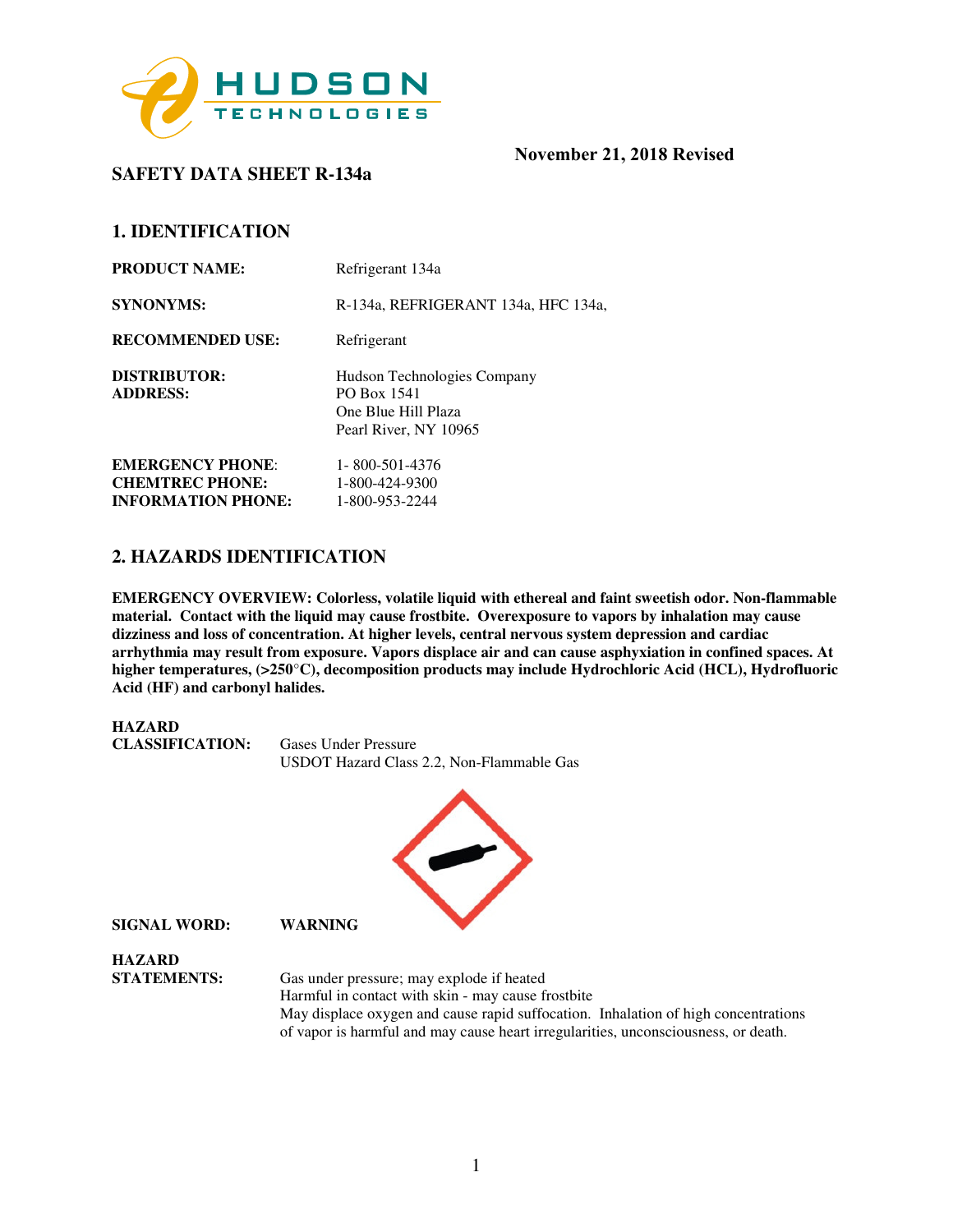

## **SAFETY DATA SHEET R-134a**

#### **PRECAUTIONARY STATEMENTS**

|                  | <b>PREVENTION:</b> Do not breathe vapors. Use only with adequate ventilation - never in a closed           |  |  |
|------------------|------------------------------------------------------------------------------------------------------------|--|--|
|                  | space. Wear protective gloves. Wear eye protection.                                                        |  |  |
| <b>RESPONSE:</b> | If inhaled: Remove person to fresh air and keep comfortable for breathing.                                 |  |  |
|                  | Immediately call a physician. If not breathing, give artificial respiration, preferably<br>mouth to mouth. |  |  |
|                  | If breathing is difficult, give oxygen. Avoid stimulants. Do not give adrenalin                            |  |  |
|                  | If on skin: Wash with plenty of water (not hot water) or use other means to warm                           |  |  |
|                  | skin slowly.                                                                                               |  |  |
|                  | If in eyes: Rinse cautiously with water for several minutes. Remove contact lenses,                        |  |  |
|                  | if present and easy to do. Continue rinsing. Call a physician.                                             |  |  |
| <b>STORAGE:</b>  | Protect from sunlight. Store in well-ventilated place.                                                     |  |  |
|                  | Do not heat above $120^{\circ}F(50^{\circ}C)$ . Do not store in damp areas.                                |  |  |
| DISPOSAL:        | Comply with Federal, State and local regulations. Reclaim by distillation or remove                        |  |  |
|                  | to a permitted waste disposal facility                                                                     |  |  |
|                  |                                                                                                            |  |  |

**CARCINOGENICITY:** Ingredients found on one of the OSHA designated carcinogen lists are listed below.

| <b>INGREDIENT NAME</b>                | NTP STATUS | <b>IARC STATUS</b> | <b>OSHA LIST</b> |
|---------------------------------------|------------|--------------------|------------------|
| No ingredients listed in this section |            |                    |                  |

#### **3. COMPOSITION / INFORMATION ON INGREDIENTS**

**PRODUCT NAME:** Refrigerant 134a

**SYNONYMS:** R-134a, REFRIGERANT 134a, HFC 134a

#### **INGREDIENT NAME CAS NUMBER WEIGHT %**

Ingredient Name CAS Number 1,1,1,2-Tetrafluoroethane (HFC-134a) 811-97-2

Trace impurities and additional material names not listed above may also appear in Section 15 toward the end of this Safety Data Sheet.

## **4. FIRST AID MEASURES**

**SKIN:** Promptly flush skin with water until all chemical is removed. If there is evidence of frostbite, bathe (do not rub) with lukewarm (not hot) water. If water is not available, cover with a clean, soft cloth or similar covering. Get medical attention if symptoms persist.

**EYES:** Immediately flush eyes with large amounts of water for at least 15 minutes (in case of frostbite water should be lukewarm, not hot) lifting eyelids occasionally to facilitate irrigation. Get medical attention if symptoms persist.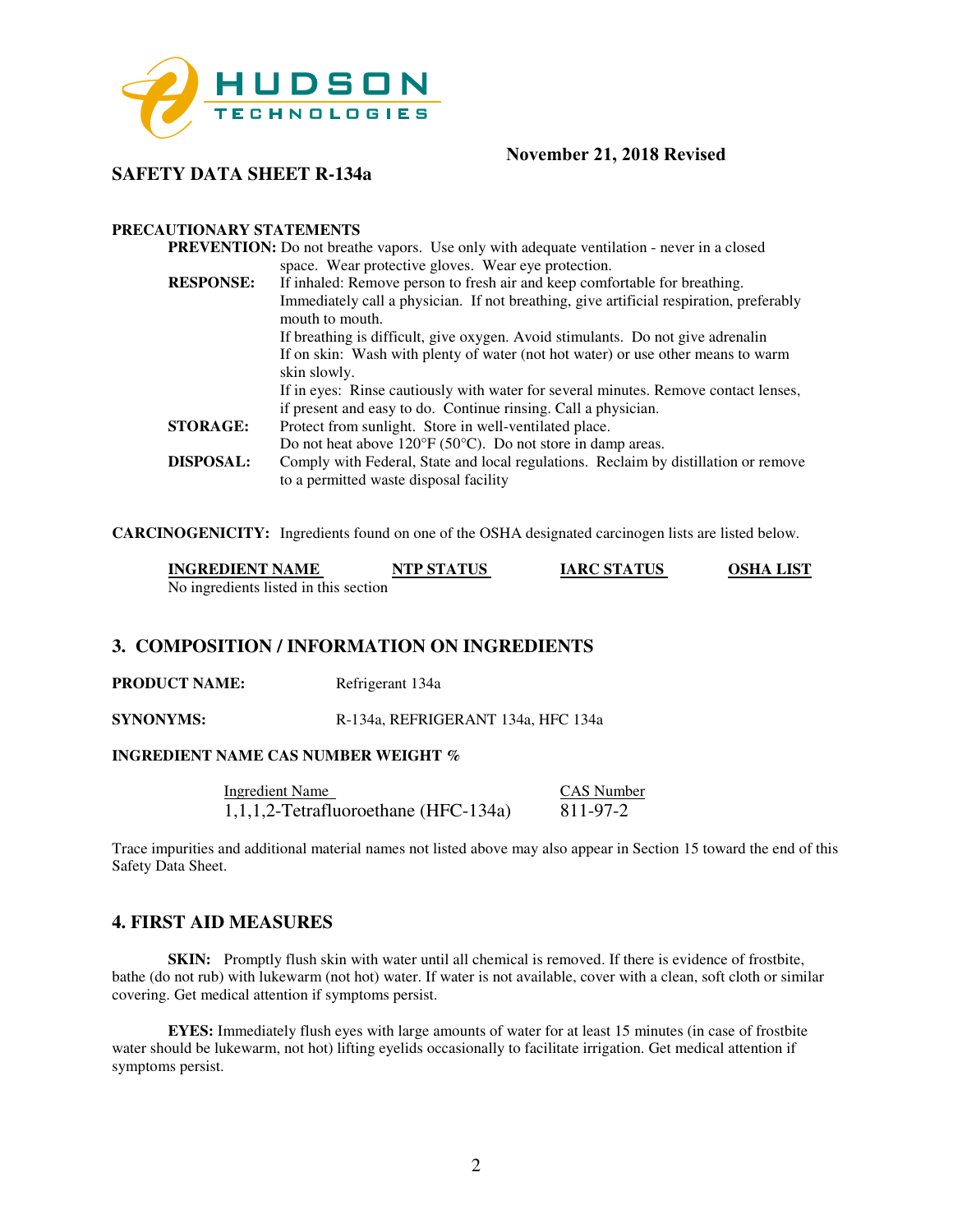

## **SAFETY DATA SHEET R-134a**

**INHALATION:** Immediately remove to fresh air. If breathing has stopped, give artificial respiration. Use oxygen as required, provided a qualified operator is available. Get medical attention. Do not give epinephrine (adrenaline).

**INGESTION:** Ingestion is unlikely because of the physical properties and is not expected to be hazardous. In case of accidental ingestion, get medical attention. Do not induce vomiting unless instructed to do so by a physician.

**ADVICE TO PHYSICIAN:** Because of the possible disturbances of cardiac rhythm, catecholamine drugs, such as epinephrine, should be used with special caution and only in situations of emergency life support. Treatment of overexposure should be directed at the control of symptoms and the clinical conditions.

## **5. FIRE FIGHTING MEASURES**

| <b>FLAMMABLE LIMITS IN AIR,</b> | UPPER: $N/A$ |
|---------------------------------|--------------|
| (% BY VOLUME)                   | LOWER: N/A   |

#### **FLASH POINT**: None

**AUTOIGNITION TEMPERATURE**: F: >1369; C: >743

## **NFPA HAZARD CLASSIFICATION**

HEALTH: 1 FLAMMABILITY: 0 REACTIVITY: 1 OTHER:

**EXTINGUISHING MEDIA**: Appropriate for combustibles in the area.

**SPECIAL FIRE FIGHTING PROCEDURES**: Use water spray to cool containers. Self-contained breathing apparatus (SCBA) is required if cylinders rupture and contents are released under fire conditions.

**UNUSUAL FIRE AND EXPLOSION HAZARDS:** Cylinders may rupture under fire conditions. HFC 134a should not be permitted to mix with air above atmospheric pressure or at high temperatures, or in an oxygen enriched environment, since under such conditions it can become combustible in the presence of an ignition source.

**HAZARDOUS DECOMPOSITION PRODUCTS**: Under high temperatures, this product can form hydrofluoric acid, and possibly carbonyl fluoride.

## **6. ACCIDENTAL RELEASE MEASURES**

#### **IN CASE OF SPILL OR OTHER RELEASE:**

(Always wear recommended personal protective equipment.)

Evacuate unprotected personnel. Protected personnel should remove ignition sources and shut off leak, if without risk, and provide ventilation. Use self-contained breathing apparatus (SCBA) for large spills or releases. Unprotected personnel should not return until air has been tested and determined safe, including low- lying areas.

#### **Spills and releases may have to be reported to Federal and/or local authorities. See Section 15 regarding reporting requirements.**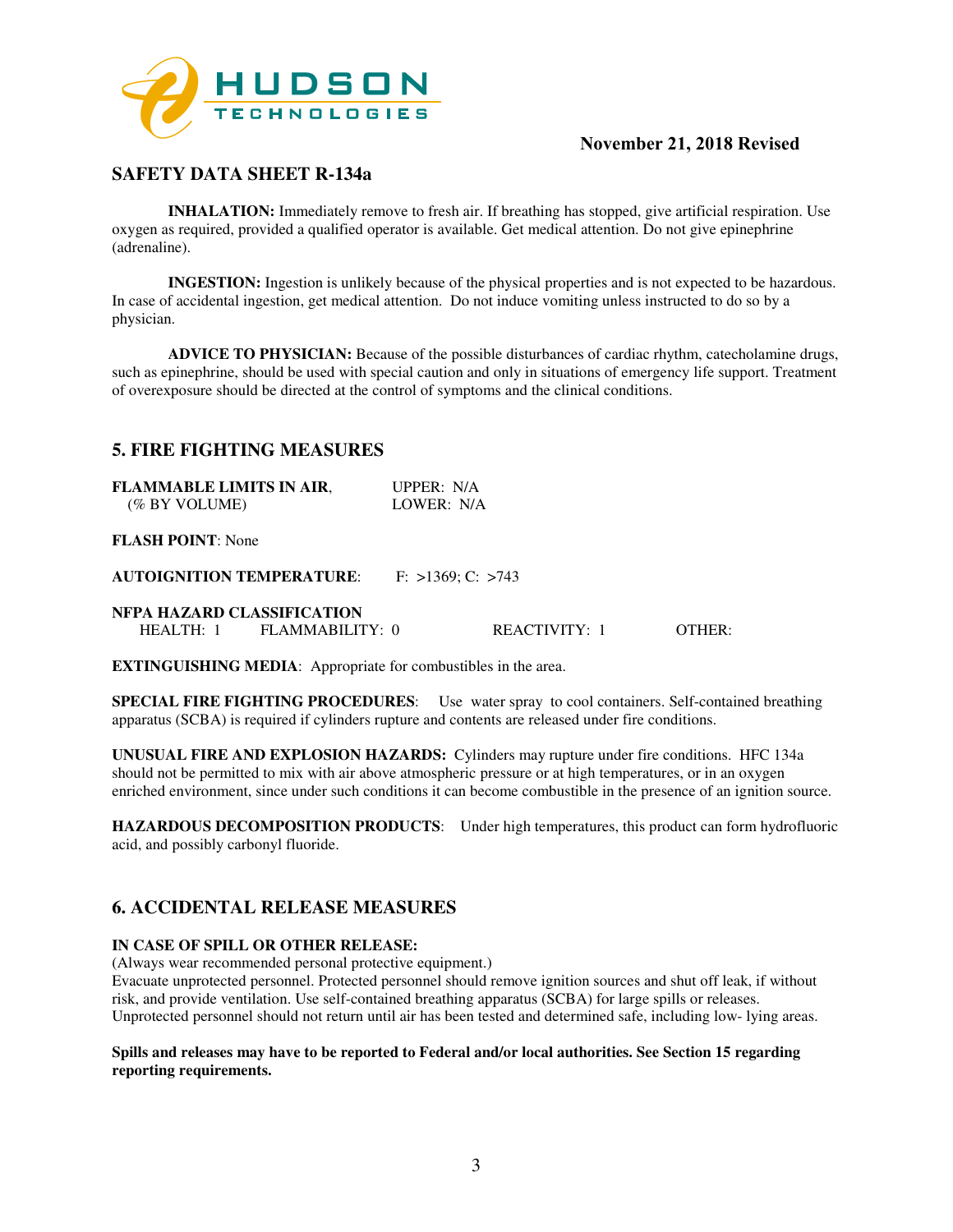

## **SAFETY DATA SHEET R-134a**

## **7. HANDLING AND STORAGE**

**NORMAL HANDLING:** Always wear recommended personal protective equipment.

Avoid breathing vapors and liquid contact with eyes, skin or clothing. Do not puncture or drop cylinders, expose them to open flame or excessive heat. Use authorized cylinders only. Follow standard safety precautions for handling and use of compressed gas cylinders. R-134A should not be mixed with air above atmospheric pressure for leak testing or any other purpose.

#### **STORAGE RECOMMENDATIONS:**

Store in a cool, well-ventilated area of low fire risk and keep out of direct sunlight. Protect cylinder and its fittings from physical damage. Storage in subsurface locations should be avoided. Close valve tightly after use and when empty. Cylinder temperatures should not exceed 52° C (125° F).

## **8. EXPOSURE CONTROLS / PERSONAL PROTECTION**

**ENGINEERING CONTROLS:** Provide local ventilation at filling zones and areas where leakage is probable. Mechanical (general) ventilation may be adequate for other operating and storage areas.

#### **PERSONAL PROTECTIVE EQUIPMENT**

**SKIN PROTECTION:** Skin contact with refrigerant may cause frostbite. General work clothing and gloves (leather) should provide adequate protection. If prolonged contact with the liquid or gas is anticipated, insulated gloves constructed of PVA, neoprene or butyl rubber should be used. Any contaminated clothing should be promptly removed and washed before reuse.

**EYE PROTECTION:** For normal conditions, wear safety glasses. Where there is reasonable probability of liquid contact, wear chemical safety goggles.

**RESPIRATORY PROTECTION:** None generally required for adequately ventilated work situations. For accidental release or non-ventilated situations, or release into confined space, where the concentration may be above the PEL of 1,000 ppm, use a self-contained, NIOSH- approved breathing apparatus or supplied air respirator. For escape: use the former or a NIOSH-approved gas mask with organic vapor canister.

**ADDITIONAL RECOMMENDATIONS:** Where contact with liquid is likely, such as in a spill or leak, impervious boots and clothing should be worn. High dose-level warning signs are recommended for areas of principle exposure. Provide eyewash stations and quick-drench shower facilities at convenient locations. For tank cleaning operations, see OSHA regulations, 29 CFR 1910.132 and 29 CFR 1910.133.

#### **EXPOSURE GUIDELINES**

**INGREDIENT NAME ACGIH TLV OSHA PEL OTHER LIMIT** 

1,1,1,2-Tetrafluoroethane None None \*1000 ppm TWA (8hr) \* = Workplace Environmental Exposure Level (AIHA)

#### **OTHER EXPOSURE LIMITS FOR POTENTIAL DECOMPOSITION PRODUCTS:**

Hydrogen Fluoride: ACGIH TLV: 3 ppm ceiling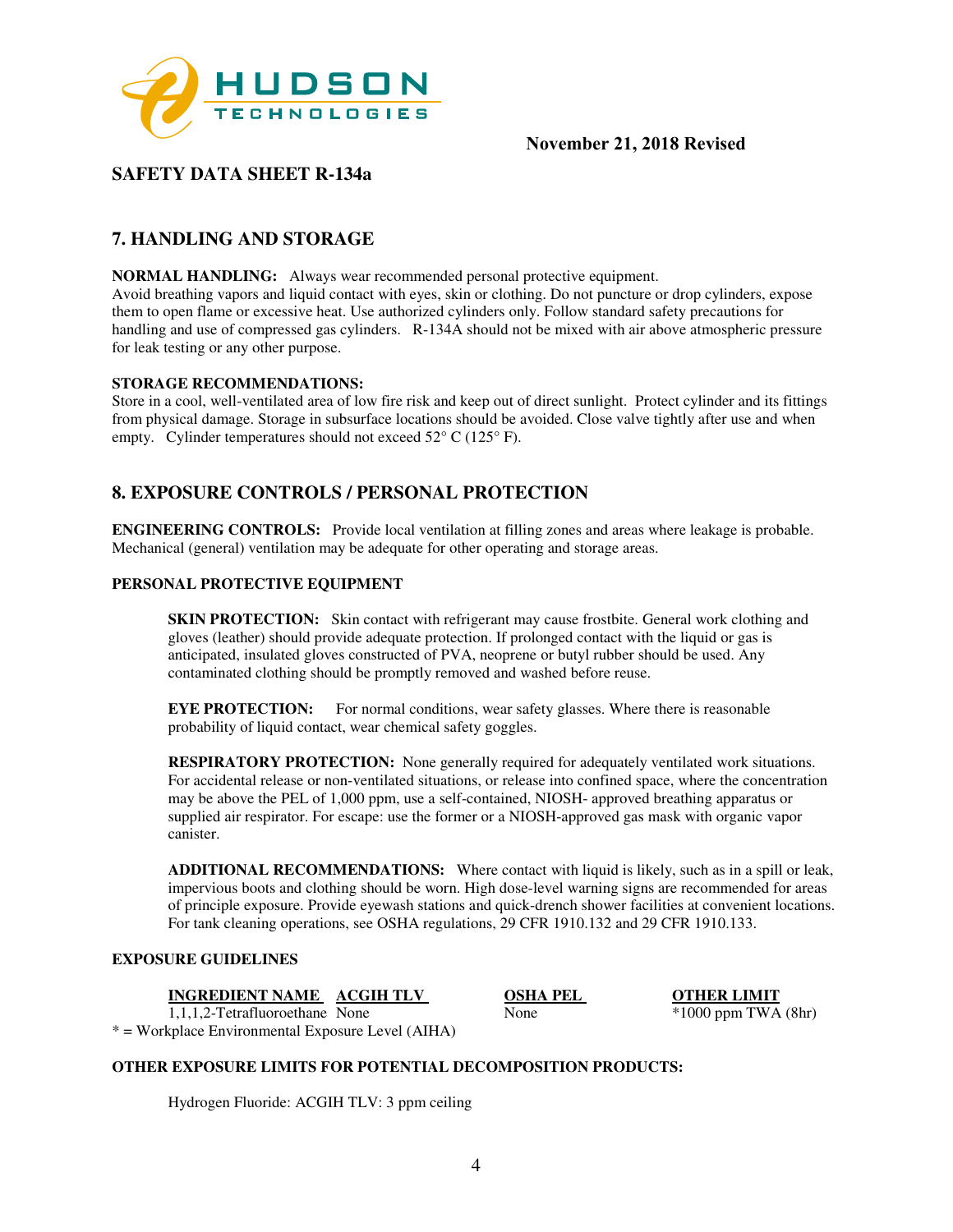

## **SAFETY DATA SHEET R-134a**

## **9. PHYSICAL AND CHEMICAL PROPERTIES**

APPEARANCE:<br>
Clear, colorless liquified gas<br>
Slight ethereal<br>
Slight ethereal PHYSICAL STATE: liquified gas<br>BOILING POINT (@ 736 mm Hg): F: -15.7 BOILING POINT (@ 736 mm Hg):

VAPOR PRESSURE (psia): 96 @ 77F (25C) VAPOR DENSITY (AIR = 1):  $3.6 @ 77F (25C)$ SPECIFIC GRAVITY (H2O = 1):  $1.208 \ @ 77F (25C)$ EVAPORATION RATE  $(CCL4 = 1)$ : >1 SOLUBILITY IN WATER (@14.7 psia): 0.15 WT% @ 77F (25C) PERCENT SOLIDS BY WEIGHT: Gas PERCENT VOLATILE: 100% By Wt VOLATILE ORGANIC COMPOUNDS (VOC): Gas

Slight ethereal C: -26.5

## **10. STABILITY AND REACTIVITY**

#### **NORMALLY STABLE (CONDITIONS TO AVOID):**

The product is stable.

Do not mix with oxygen or air above atmospheric pressure. Any source of high temperature, such as lighted cigarettes, flames, hot spots or welding may yield toxic and/or corrosive decomposition products.

#### **INCOMPATIBILITIES:**

Under specific conditions: e.g. very high temperatures and/or appropriate pressures – Freshly abraded aluminum surfaces may cause strong exothermic reaction. Chemically active metals: potassium, calcium, powdered aluminum, magnesium and zinc.

#### **HAZARDOUS DECOMPOSITION PRODUCTS:**

Halogens, halogen acids and possibly carbonyl halides. These materials are toxic and irritating.

#### **HAZARDOUS POLYMERIZATION:**

Will not occur.

## **11. TOXICOLOGICAL INFORMATION**

#### **IMMEDIATE (ACUTE) EFFECTS:**

LC50 : 4 hr. (rat) -  $>$  500,000 ppm / Cardiac Sensitization threshold (dog)  $>$  80,000 ppm

#### **DELAYED (SUBCHRONIC AND CHRONIC) EFFECTS:**

Teratogenic NOEL(rate and rabbit) – 40,000 ppm Subchronic inhalation NOEL (rat) - 50,000 ppm / Chronic NOEL – 10,000 ppm

#### **OTHER DATA:**

Not active in four genetic studies Toxicity to reproduction: Did not show mutagenic or teratogenic effects in animal experiments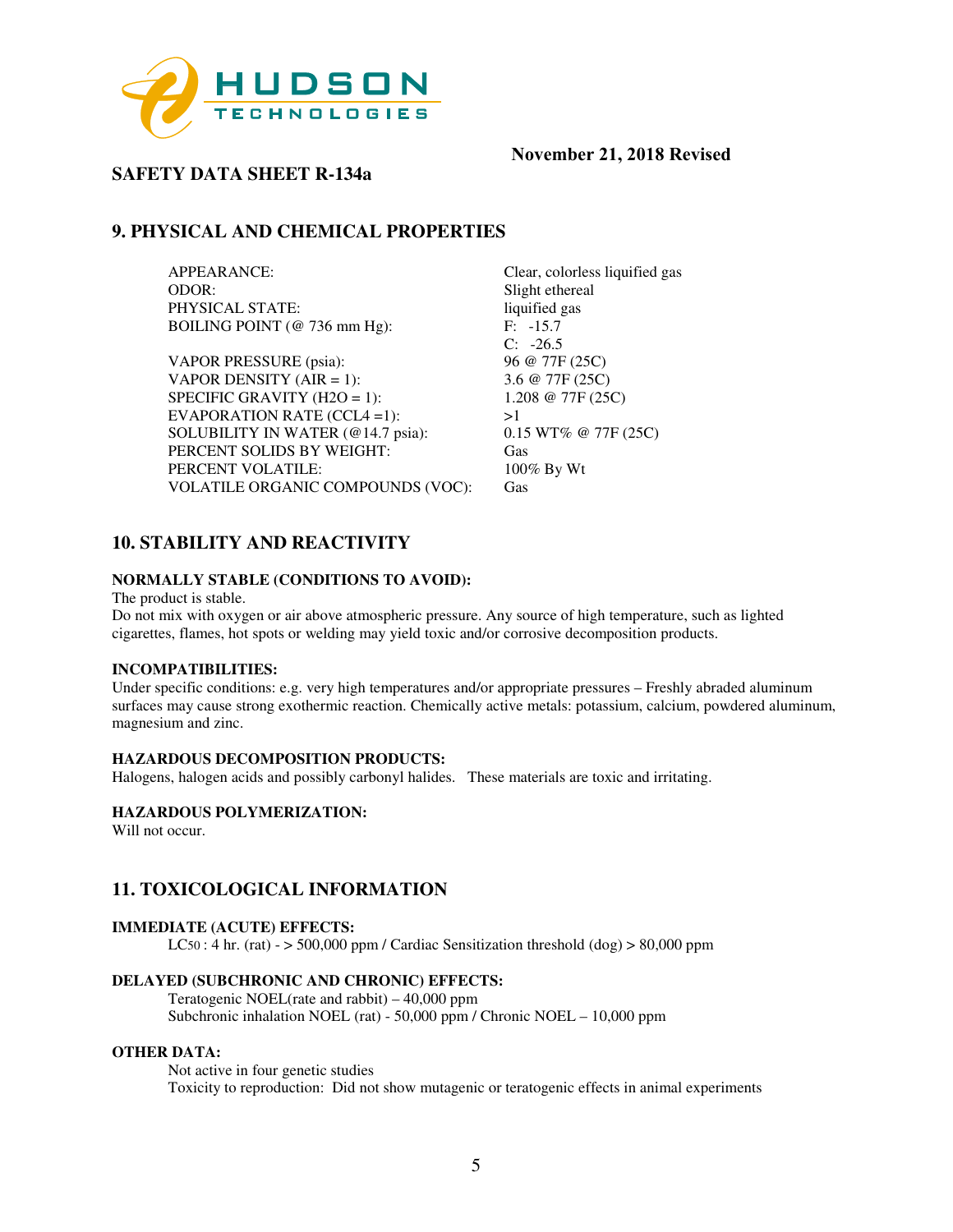

# **SAFETY DATA SHEET R-134a**

## **12. ECOLOGICAL INFORMATION**

**Aquatic Toxicity:** 

48-hour EC50, Daphnia magna: 980 mg/L 96-hour LC50. Rainbow trout: >450mg/L

**Degradability (BOD):** R-134A is a gas at room temperature; therefore, it is unlikely to remain in water. **Octanol Water Partition Coefficient:** Unknown for mixture

## **13. DISPOSAL CONSIDERATIONS**

**RCRA -** Not a hazardous waste.

#### **OTHER DISPOSAL CONSIDERATIONS:**

Disposal must comply with federal, state, and local disposal or discharge laws. R-134A is subject to U.S. Environmental Protection Agency Clean Air Act Regulations Section 608 in 40 CFR Part 82 regarding refrigerant recycling.

**The information offered here is for the product as shipped. Use and/or alterations to the product such as mixing with other materials may significantly change the characteristics of the material and alter the RCRA classification and the proper disposal method.** 

## **14. TRANSPORT INFORMATION**

| <b>HAZARD CLASS:</b>        | 2.2.                            |
|-----------------------------|---------------------------------|
| <b>ID NUMBER:</b>           | <b>UN3159</b>                   |
| <b>PACKING GROUP:</b>       | N/A                             |
| <b>LABEL STATEMENT:</b>     | NONFLAMMABLE GAS                |
| <b>SHIPPING CONTAINERS:</b> | Tank Cars, cylinders, ton tanks |

For additional information on shipping regulations affecting this material, contact the information number found in Section 1.

## **15. REGULATORY INFORMATION**

## **TOXIC SUBSTANCES CONTROL ACT (TSCA)**

**TSCA INVENTORY STATUS:** Components listed on the TSCA inventory **OTHER TSCA ISSUES:** None

#### **SARA TITLE III / CERCLA**

"Reportable Quantities" (RQs) and/or "Threshold Planning Quantities" (TPQs) exist for the following ingredients.

## **INGREDIENT NAME SARA / CERCLA RQ (lb.) SARA EHS TPQ (lb.)**

No ingredients listed in this section